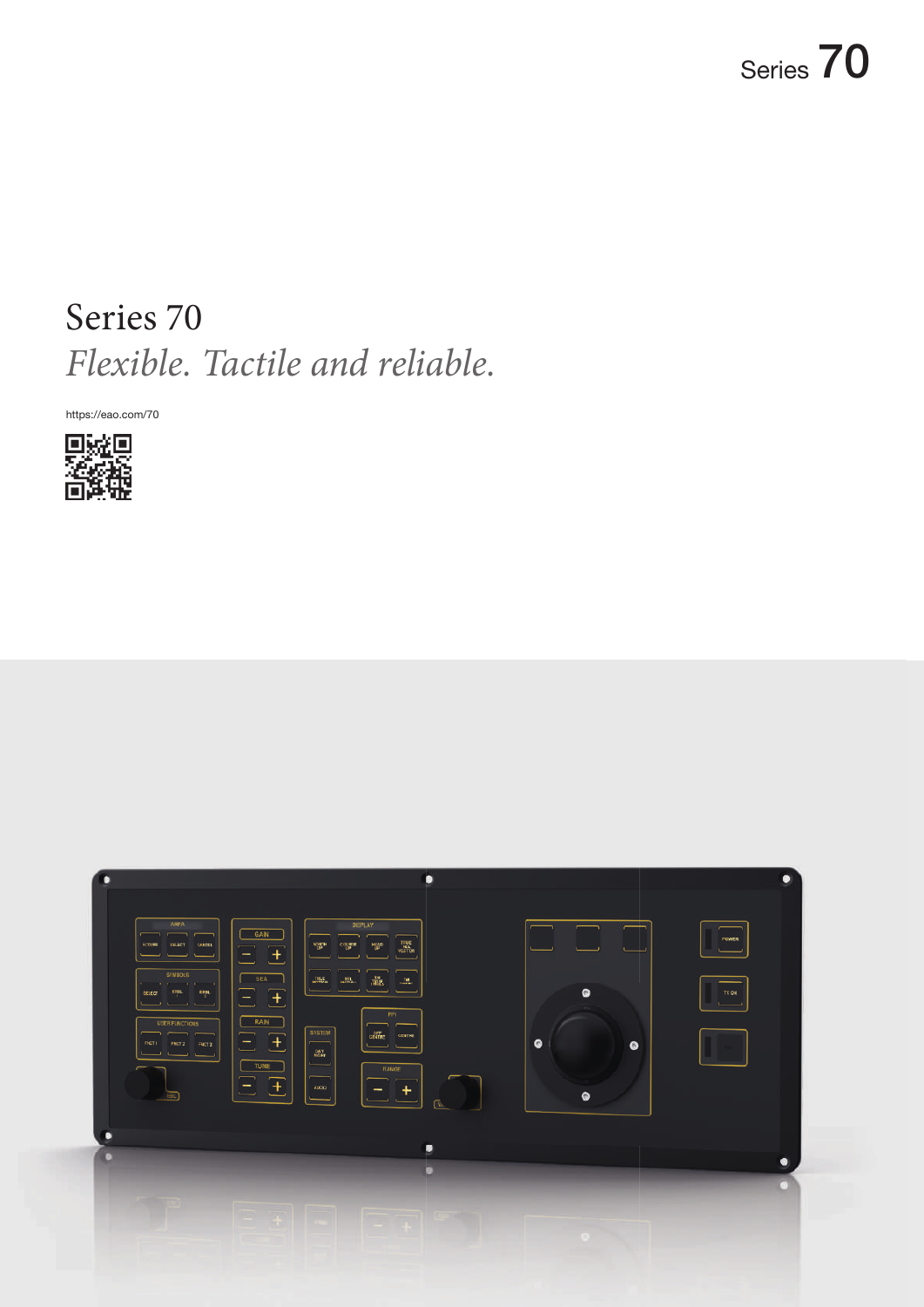# 70 Information about the Series

### Key advantages

- § Full-face illumination
- § Excellent tactile feedback
- § Almost limitless design possibilities
- **Easy-to-clean, UV-resistant films**
- PCB mount switches

## Typical application areas

- § Machinery
- § Public transportation
- § Heavy duty and special vehicles
- § Marine
- § Telecommunications
- § Medical technology
- § Energy supply
- § Automation
- § Building infrastructure
- § Food and beverage industry

### Functions

- § Pushbutton
- § Illuminated pushbutton
- § Indicator

### Design

§ Flush

### IP front protection

§ IP40

### Raitings

§ 42 VAC (100 mA)

### **Terminal**

§ PCB

### Lens Material

§ Plastic

### Markings

• Printed insert film legends

### Conformities

- § CE
- § 2011/65/EU (RoHS)

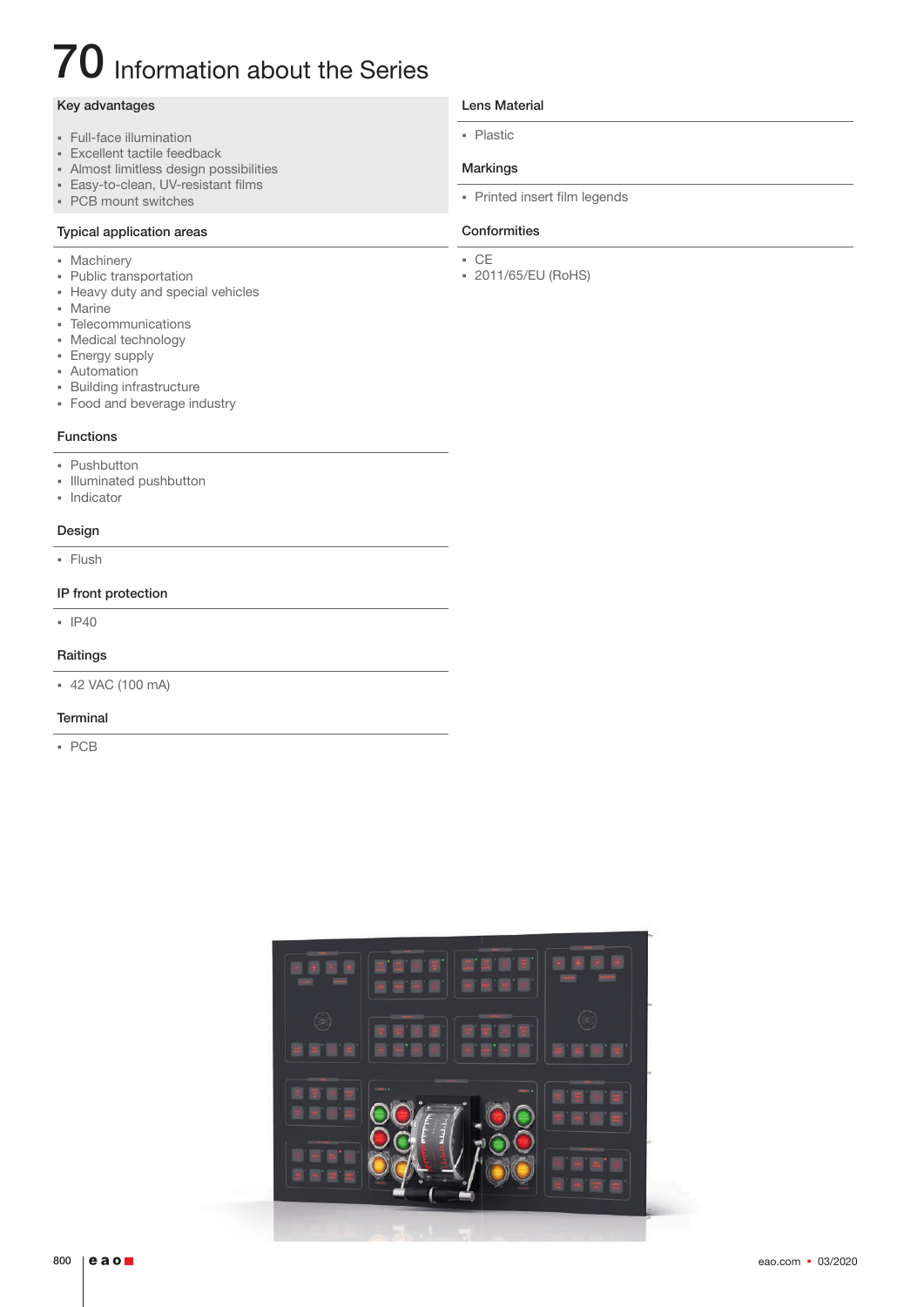# Index 70

| <b>PCB</b>                             |     |
|----------------------------------------|-----|
| Switching element without illumination | 802 |
| Switching element with illumination    | 804 |
| Indicator element                      | 806 |
| Components                             | 808 |
| Accessories                            | 810 |
| <b>Technical data</b>                  | 811 |
| <b>Application Guidelines</b>          | 813 |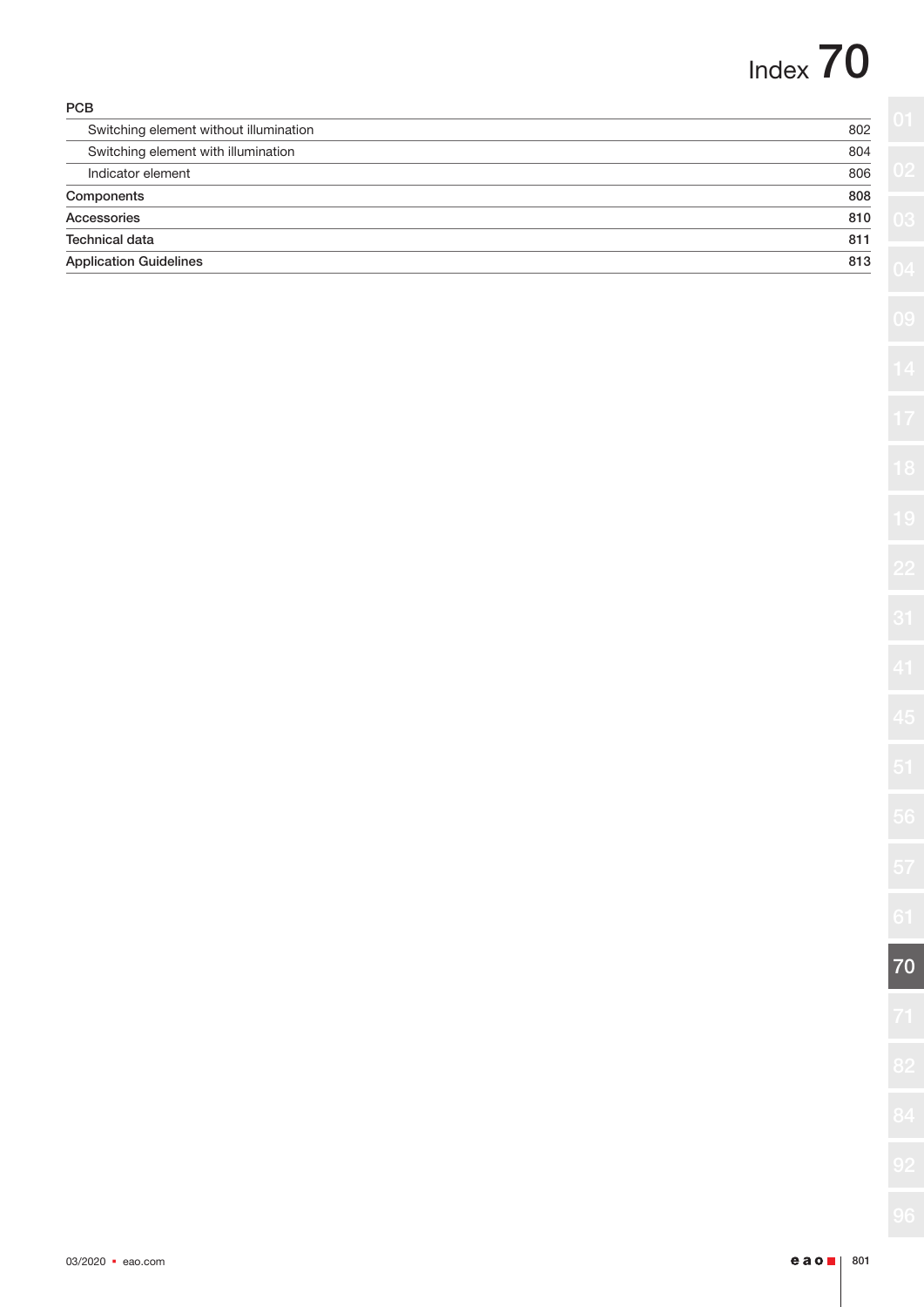## Switching element without illumination



Product can differ from the current configuration.







 Dimensions [mm] A = For Part No. 70-100.0

 $B = For Part No. 70-101.0$ C = For Part No. 70-201.0 Equipment consisting of (schematic overview)



Spacer cap Page 810

Switching element

 Each Part Number listed below includes all the black components shown in the 3D-drawing.

 To obtain a complete unit, please select the red components from the pages shown.

### General information

• Contact normally open

Dimensions with fitted spacing cap see details Spacing cap



### Switching element

|                               |                  |                  |              |          | Wiring  | Com-<br>ponent |
|-------------------------------|------------------|------------------|--------------|----------|---------|----------------|
| Product attributes            | Contact material | Switching action | Terminal     | Part No. | diagram | Layout         |
| Operation without spacing cap | Silver           | Momentary        | PCB terminal | 70-100.0 | 331     | 80             |



# Switching element

|                            |                  |                  |              |          |         | Com-   |
|----------------------------|------------------|------------------|--------------|----------|---------|--------|
|                            |                  |                  |              |          | Wiring  | ponent |
| <b>Product attributes</b>  | Contact material | Switching action | Terminal     | Part No. | diagram | Lavout |
| Operation with spacing cap | Silver           | Momentary        | PCB terminal | 70-101.0 | $33 -$  | 80     |



## Switching element

| <b>Product attributes</b>  | Contact material | Switching action | <b>Terminal</b> | Part No. | Wiring<br>diagram | Com-<br>ponent<br>Layout |
|----------------------------|------------------|------------------|-----------------|----------|-------------------|--------------------------|
| Operation with spacing cap | Gold             | Momentary        | PCB terminal    | 70-201.0 | 332               | 79                       |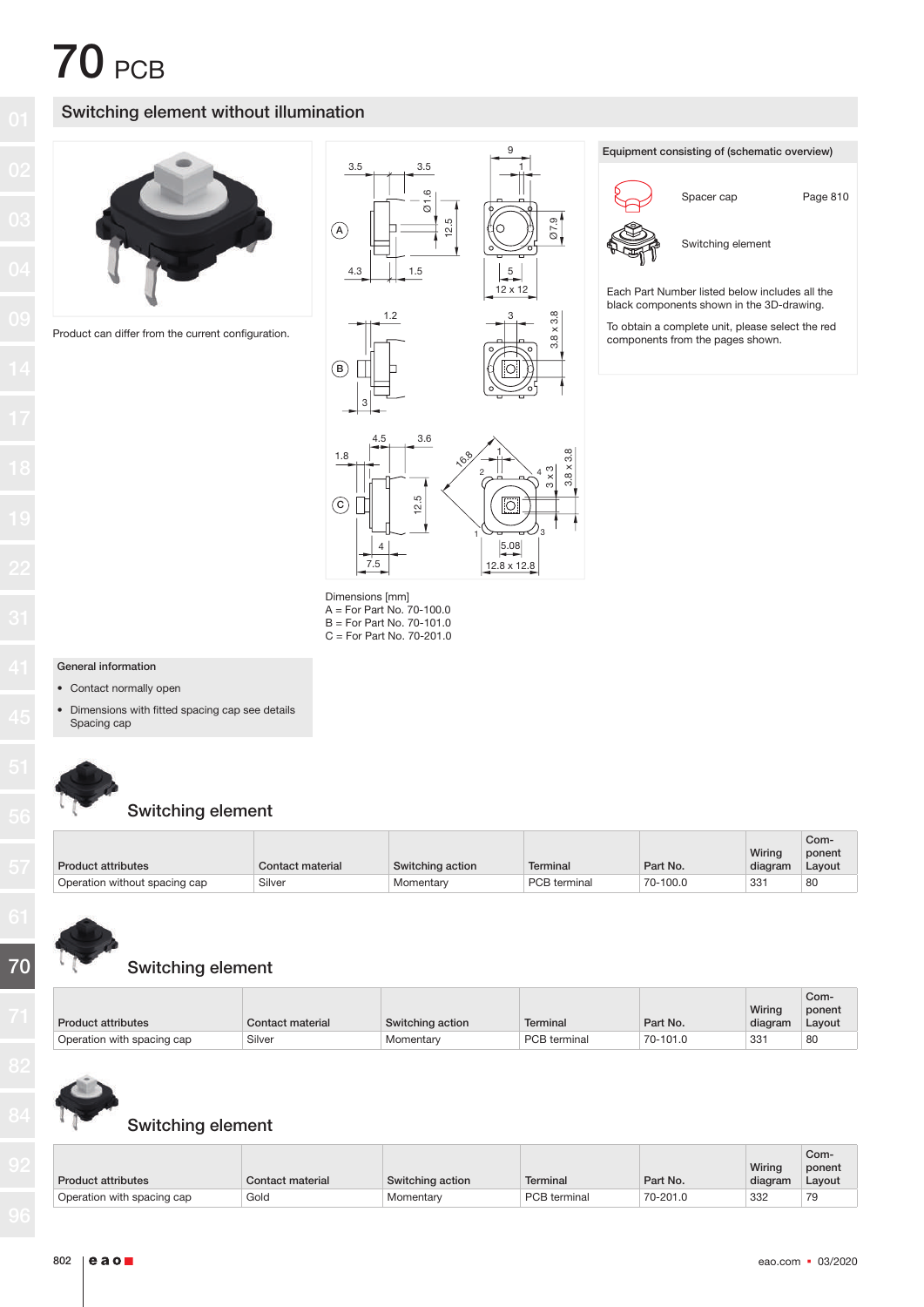# Wiring diagrams



# Component layouts



- A = Switching element without illumination
- B = Drilling plan (component side)
- C = Occupancy plan (component side)
- D = Hole for switching element

 $A$  ) (C Ø2.0 (2x)  $\odot$  $\circ$  $\bigcirc$ 2 1 5.08  $C_Q^+$ 3 4  $\bullet$  $\bigcap$ Ø1.3 (4x)  $\left( \mathsf{E}\right)$ 

- A = Switching element without illumination with
- B = Drilling plan (component side)
- C = Occupancy plan (component side)
- D = Hole for centering pins non-metallic
- $E =$  Hole for switching element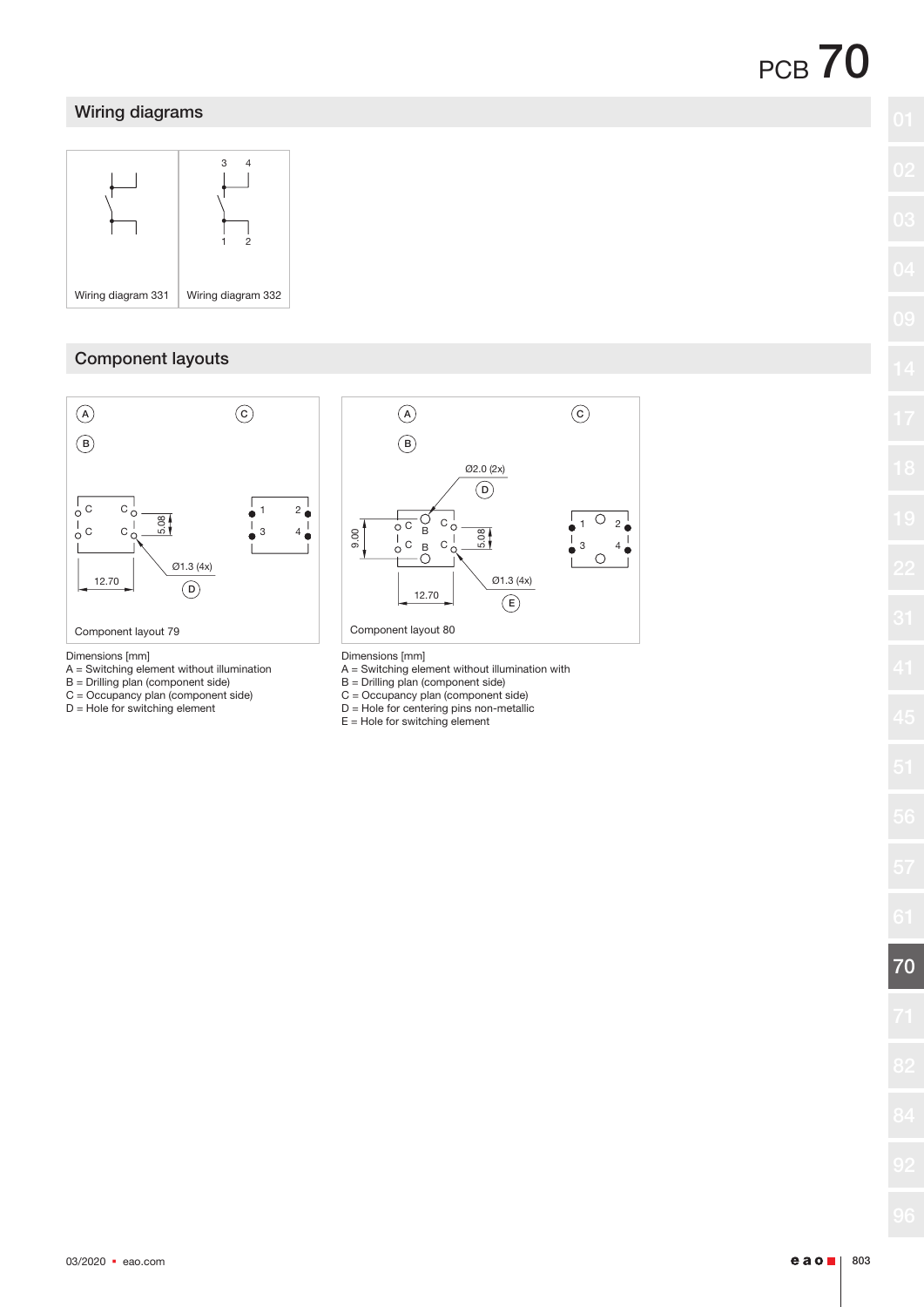### Switching element with illumination



Product can differ from the current configuration.



Dimensions [mm]



 To obtain a complete unit, please select the red components from the pages shown.

### General information

- The customer has to decide what series resistor shall be used to the LED
- Luminosity and wave length variations caused by LED manufacturing processes may cause slight differences regarding the illumination. The customer has to decide what resistor shall be used to the LED
- Dimensions with fitted spacing cap see details Spacing cap
- Contact normally open



### Switching element

| Forward<br>voltage | Contact ma-<br>terial | Lumi. Inten-<br>sity | Dom. Wavelength      | Switching<br>action | Terminal          | <b>Illumination</b><br>colour | Part No.  | Wirina<br>diagram | Com-<br>ponent<br>Layout |
|--------------------|-----------------------|----------------------|----------------------|---------------------|-------------------|-------------------------------|-----------|-------------------|--------------------------|
| 2.0 VDC @ 20<br>mA | Gold                  | 160 mcd              | 625 nm               | Momentary           | PCB ter-<br>minal | Red                           | 70-220.2S | 333               | 82                       |
| 2.9 VDC @ 20<br>mA | Gold                  | 600 mcd              | 580 nm               | Momentary           | PCB ter-<br>minal | Yellow                        | 70-220.4S | 333               | 82                       |
| 3.2 VDC @ 20<br>mA | Gold                  | 650 mcd              | 525 nm               | Momentary           | PCB ter-<br>minal | Green                         | 70-220.5S | 333               | 82                       |
| 3.0 VDC @ 20<br>mA | Gold                  | 250 mcd              | 467 nm               | Momentary           | PCB ter-<br>minal | <b>Blue</b>                   | 70-220.6S | 333               | 82                       |
| 3.2 VDC @ 20<br>mA | Gold                  | 500 mcd              | x: 0.31 / y: 0.32 nm | Momentary           | PCB ter-<br>minal | White                         | 70-220.9S | 333               | 82                       |



### Switching element

|                  |                  |              |            |               | Com-                                  |
|------------------|------------------|--------------|------------|---------------|---------------------------------------|
|                  |                  |              |            | <b>Wiring</b> | ponent                                |
| Contact material | Switching action | Terminal     | Part No.   | diagram       | Layout                                |
| Gold             | Momentary        | PCB terminal | 92-851.342 | 332           | 82<br>the contract of the contract of |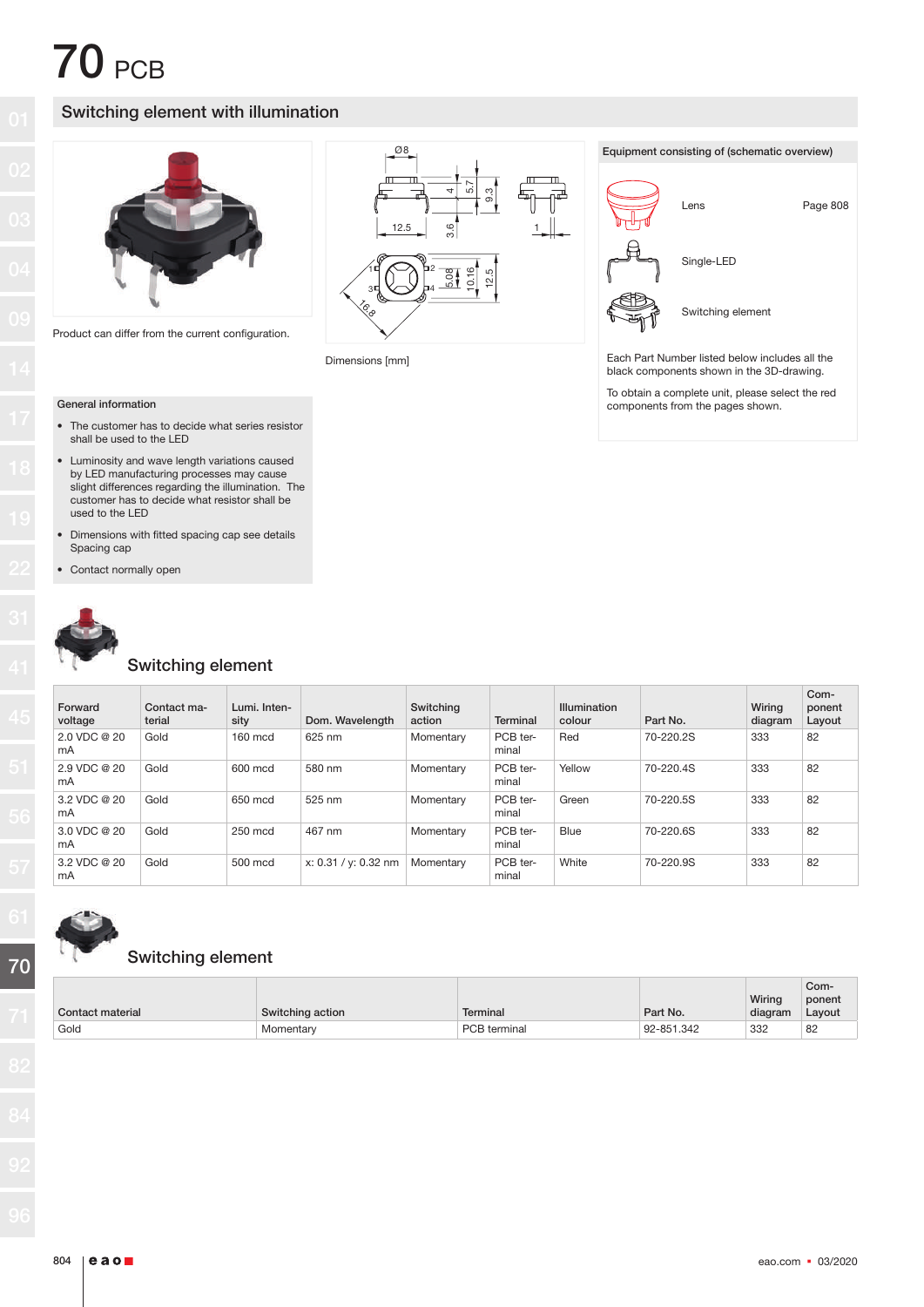# Wiring diagrams



# Component layouts



Dimensions [mm]

- A = Switching element with illumination
- B = Single LED
- C = Drilling plan (component side)
- D = Hole for switching element, Pad max. Ø 2.5 mm
- E = Hole for LED

70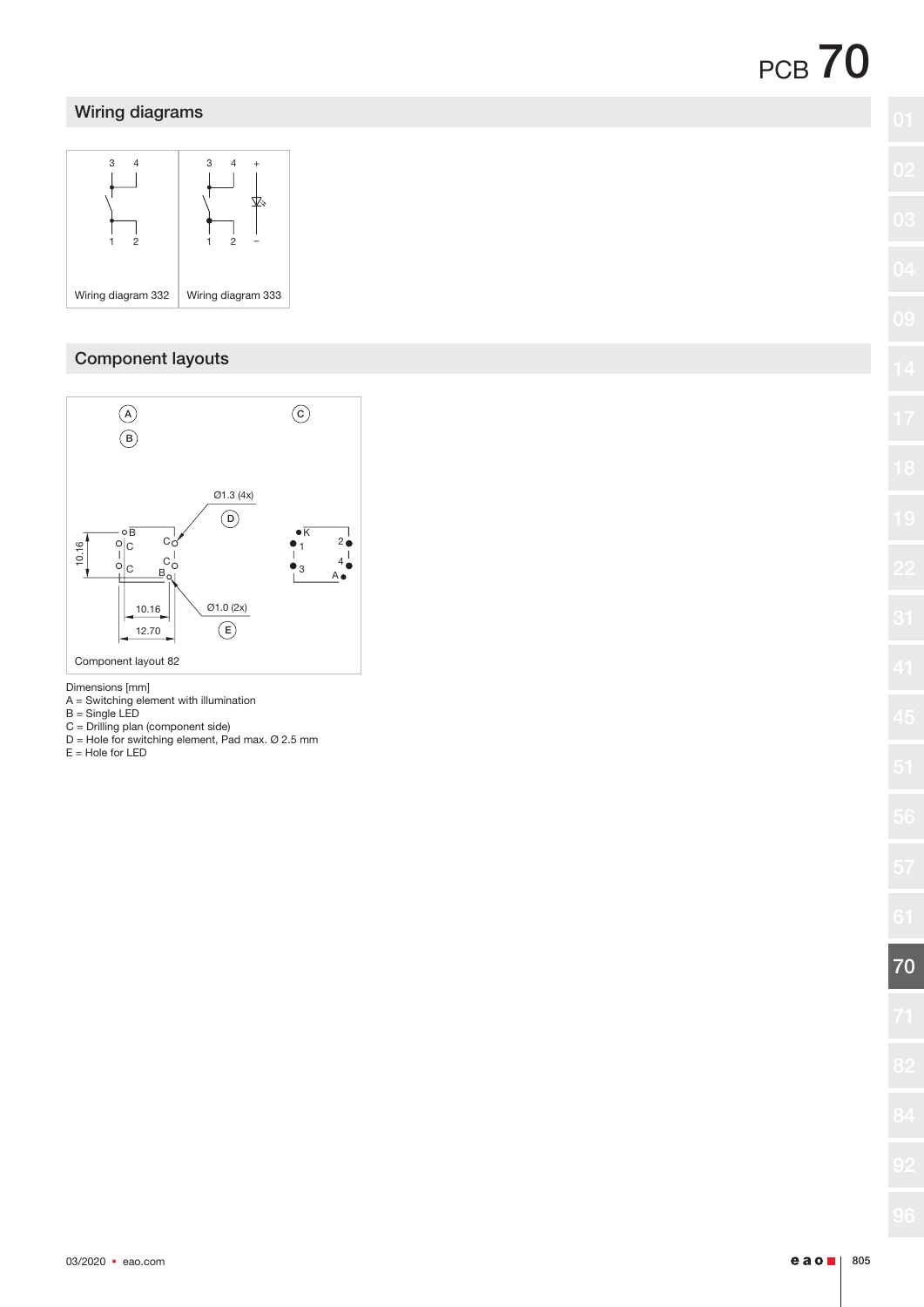# Indicator element



Product can differ from the current configuration. Dimensions [mm]





 Each Part Number listed below includes all the black components shown in the 3D-drawing.

 To obtain a complete unit, please select the red components from the pages shown.

### General information

- The customer has to decide what series resistor shall be used to the LED
- Contact normally open
- Luminosity and wave length variations caused by LED manufacturing processes may cause slight differences regarding the illumination. The customer has to decide what resistor shall be used to the LED



### Indicator element

Indicator element

|                     |                 |                 |                 |              |           | Wiring  | Com-<br>ponent |
|---------------------|-----------------|-----------------|-----------------|--------------|-----------|---------|----------------|
| Illumination colour | Forward voltage | Lumi, Intensity | Dom. Wavelength | Terminal     | Part No.  | diagram | Layout         |
| Red                 | 2.0 VDC @ 20 mA | 160 mcd         | 625 nm          | PCB terminal | 70-820.2S | 330     | 8 <sup>1</sup> |
| Green               | 3.2 VDC @ 20 mA | 650 mcd         | 525 nm          | PCB terminal | 70-820.5S | 330     | 81             |

|              |            |         | Com-   |
|--------------|------------|---------|--------|
|              |            | Wiring  | ponent |
| Terminal     | Part No.   | diagram | Layout |
| PCB terminal | 92-800.042 | 330     | 79     |

# Wiring diagrams

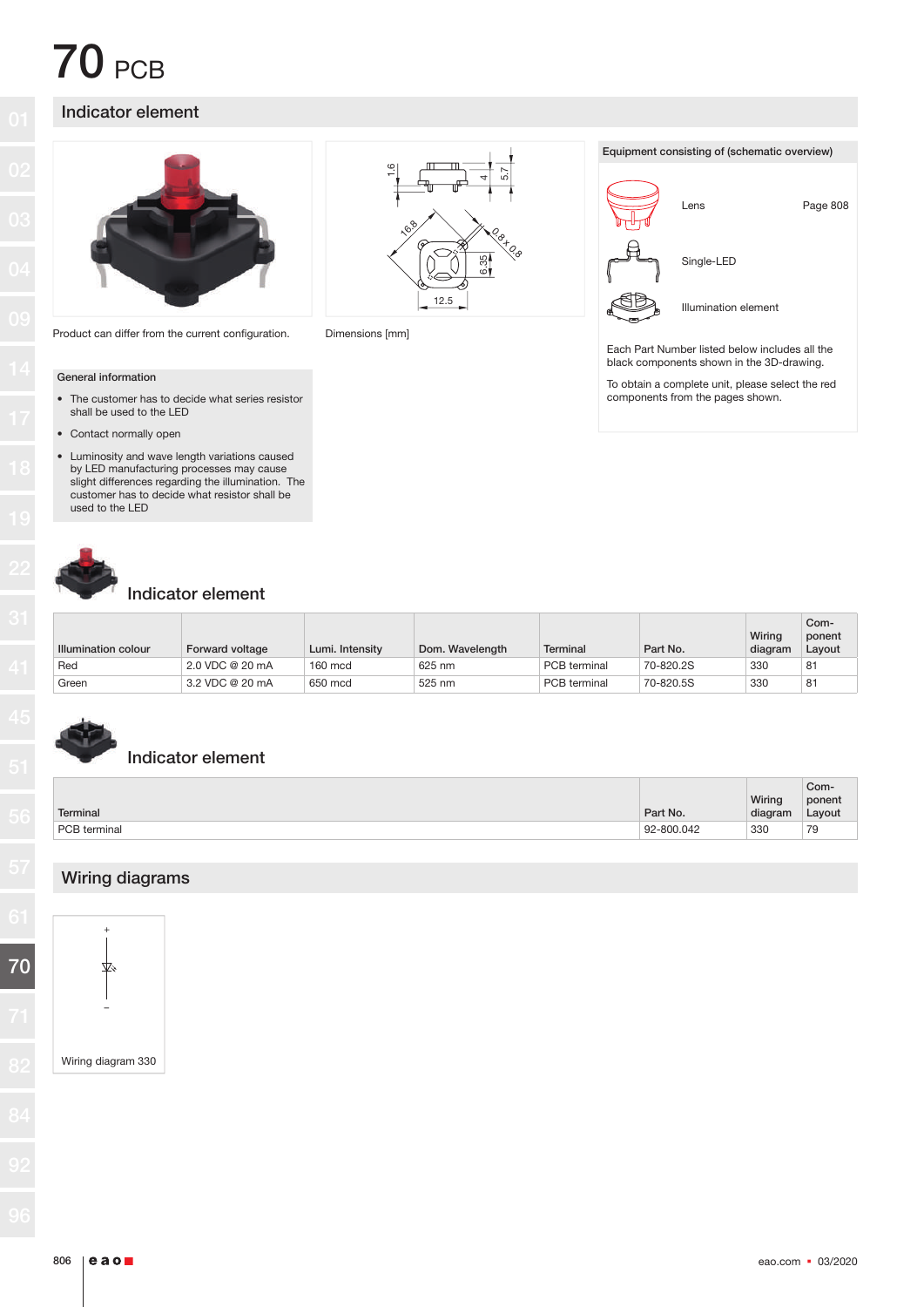## Component layouts



#### Dimensions [mm]

- A = Switching element without illumination
- B = Drilling plan (component side)
- C = Occupancy plan (component side)
- D = Hole for switching element



- Dimensions [mm]
- A = Illumination element
- B = Single LED
- C = Drilling plan (component side)
- D = Hole for centering pins non-metallic
- E = Hole for LED



www.eao.com/70

Your Expert Partner for Human Machine Interfaces

70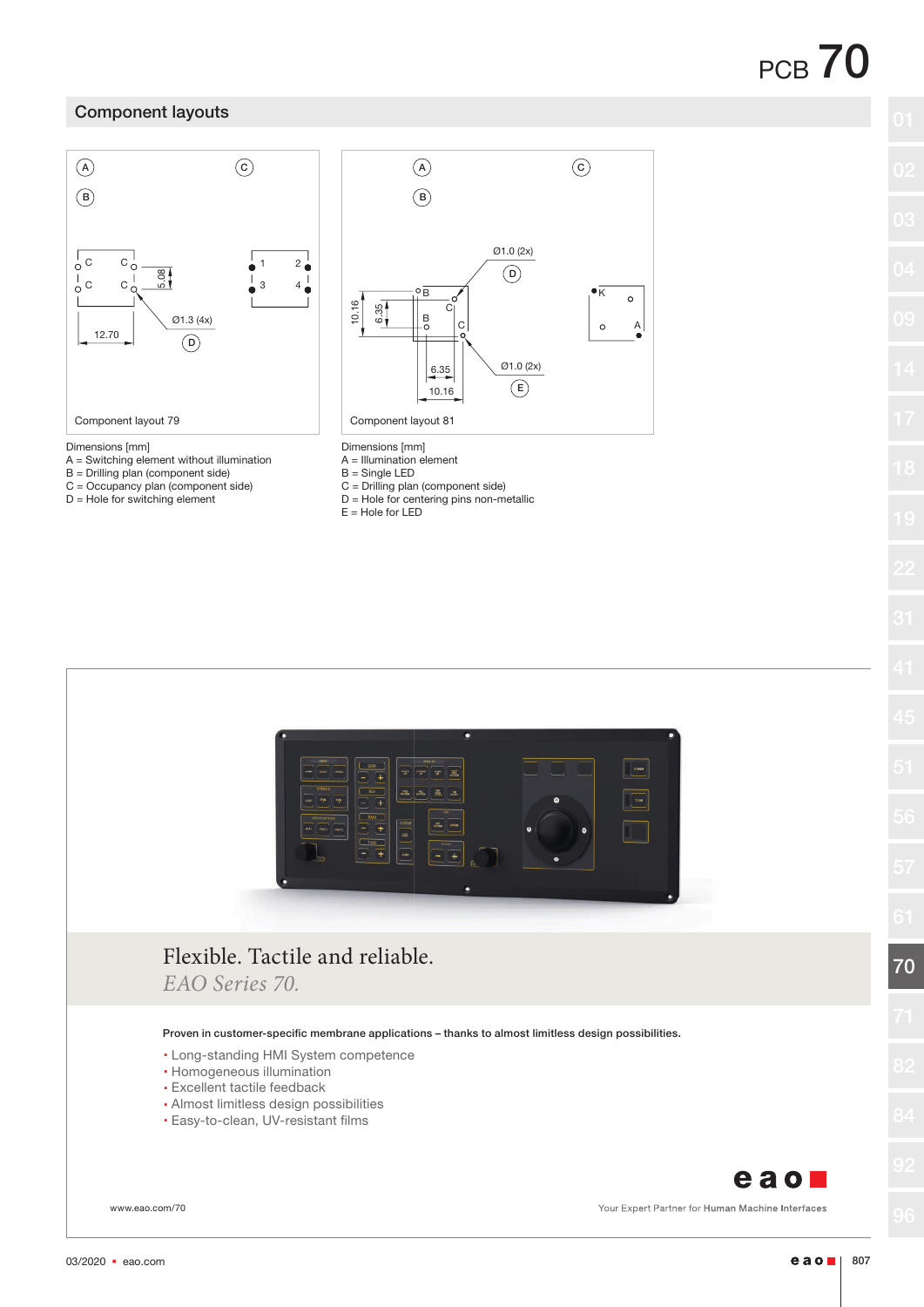# 70 Components



### Lens plastic square

| Lens material | Lens colour | Lens optics | Lens shape | Lens illumination | <b>Dimensions</b>        | Part No. |
|---------------|-------------|-------------|------------|-------------------|--------------------------|----------|
| Plastic       | White       | translucent | flush      | illuminative      | 19.05 mm x 19.05 mm      | 70-920.9 |
|               | Red         | translucent | flush      | illuminative      | 15.4 mm x 15.4 mm        | 70-921.2 |
|               | Orange      | translucent | flush      | illuminative      | 15,4 mm x 15,4 mm        | 70-921.3 |
|               | Yellow      | translucent | flush      | illuminative      | 15.4 mm x 15.4 mm        | 70-921.4 |
|               | Green       | translucent | flush      | illuminative      | 15,4 mm x 15,4 mm        | 70-921.5 |
|               | <b>Blue</b> | translucent | flush      | illuminative      | 15,4 mm x 15,4 mm        | 70-921.6 |
|               | White       | translucent | flush      | illuminative      | 15,4 mm x 15,4 mm        | 70-921.9 |
|               | Red         | translucent | flush      | illuminative      | 12,4 mm x 12,4 mm        | 70-922.2 |
|               | Orange      | translucent | flush      | illuminative      | 12,4 mm x 12,4 mm        | 70-922.3 |
|               | Yellow      | translucent | flush      | illuminative      | 12.4 mm x 12.4 mm        | 70-922.4 |
|               | Green       | translucent | flush      | illuminative      | 12.4 mm $\times$ 12.4 mm | 70-922.5 |
|               | Blue        | translucent | flush      | illuminative      | 12,4 mm x 12,4 mm        | 70-922.6 |
|               | White       | translucent | flush      | illuminative      | 12,4 mm x 12,4 mm        | 70-922.9 |



 Dimensions [mm] A = Front dimension

70

## Lens round

| Lens material | Lens colour | Lens optics | Lens shape | Lens illumination | <b>Dimensions</b>     | Part No. |
|---------------|-------------|-------------|------------|-------------------|-----------------------|----------|
| Plastic       | Red         | translucent | flush      | illuminative      | $\varnothing$ 15.4 mm | 70-911.2 |
|               | Orange      | translucent | flush      | illuminative      | Ø 15.4 mm             | 70-911.3 |
|               | Yellow      | translucent | flush      | illuminative      | Ø 15.4 mm             | 70-911.4 |
|               | Green       | translucent | flush      | illuminative      | Ø 15.4 mm             | 70-911.5 |
|               | White       | translucent | flush      | illuminative      | Ø 15.4 mm             | 70-911.9 |
|               | Red         | translucent | flush      | illuminative      | $\varnothing$ 12.4 mm | 70-912.2 |
|               | Orange      | translucent | flush      | illuminative      | $\varnothing$ 12.4 mm | 70-912.3 |
|               | Yellow      | translucent | flush      | illuminative      | $\varnothing$ 12.4 mm | 70-912.4 |
|               | Green       | translucent | flush      | illuminative      | $\varnothing$ 12.4 mm | 70-912.5 |
|               | White       | translucent | flush      | illuminative      | $\varnothing$ 12.4 mm | 70-912.9 |



Dimensions [mm]

A = Front dimension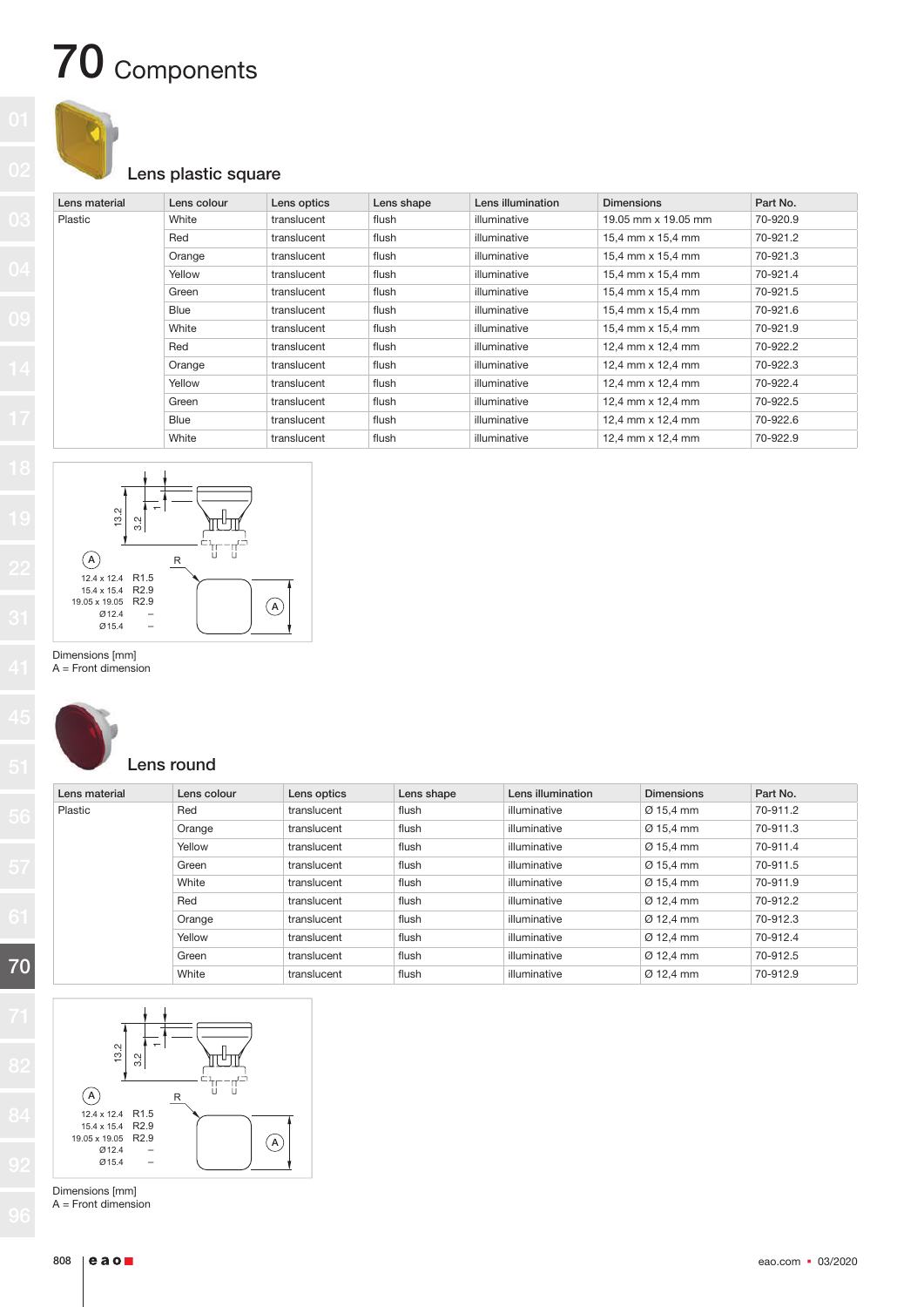# Components 70



# Single-LED, T1 3/4 MG

|                     |                   |                      |                 |               | Wiring  |
|---------------------|-------------------|----------------------|-----------------|---------------|---------|
| Illumination colour | Lumi. Intensity   | Dom. Wavelength      | Forward voltage | Part No.      | diagram |
| Red                 | $160 \text{ mod}$ | 625 nm               | 2.0 VDC @ 20 mA | 10-2601.3172S | 70      |
| Amber               | $165 \text{ mod}$ | 605 nm               | 2.0 VDC @ 20 mA | 10-2601.3173S | 70      |
| Yellow              | 600 mcd           | 580 nm               | 2.9 VDC @ 20 mA | 10-2603.3174S | 70      |
| Green               | 650 mcd           | 525 nm               | 3.2 VDC @ 20 mA | 10-2603.3175S | 70      |
| <b>Blue</b>         | 250 mcd           | 467 nm               | 3.0 VDC @ 20 mA | 10-2603.3176S | 70      |
| White               | 500 mcd           | x: 0.31 / y: 0.32 nm | 3.2 VDC @ 20 mA | 10-2603.3178S | 70      |

#### Additional information

- The customer has to decide what series resistor shall be used to the LED
- Luminosity and wave length variations caused by LED manufacturing processes may cause slight differences regarding the illumination. The customer has to decide what resistor shall be used to the LED

### Wiring diagrams

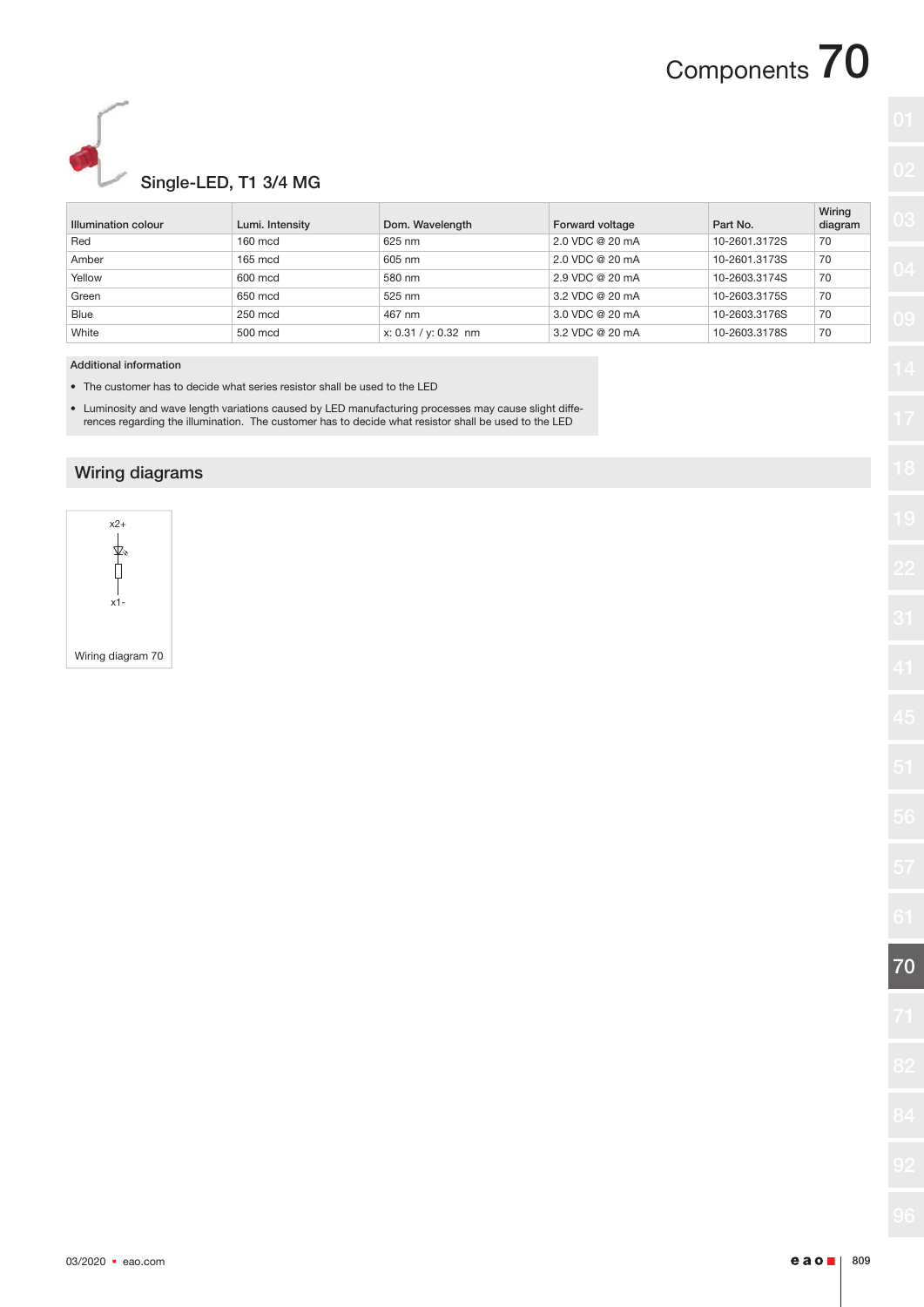# 70 Accessories

# Front side

# Spacing cap

| <b>Product attributes</b> | <b>Dimensions</b> | Part No. |
|---------------------------|-------------------|----------|
| Without recesses for LED  | $18.9$ mm         | 70-901.0 |
| 2 recesses for LED        | 9 mm              | 70-910.0 |
|                           | $13 \text{ mm}$   | 70-911.0 |
|                           | $22.5$ mm         | 70-912.0 |



Dimensions [mm]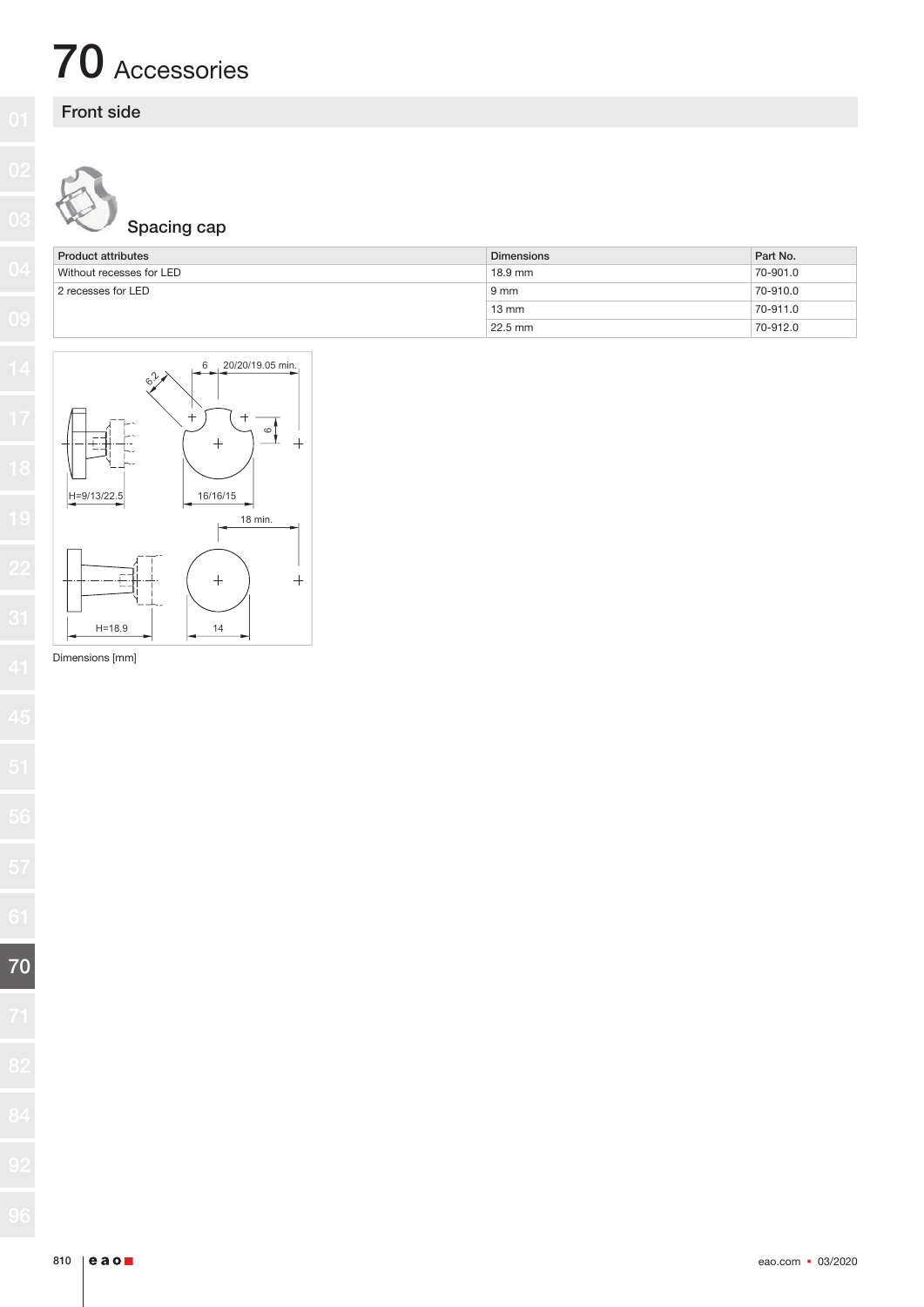# Technical data  $70$

### Switching element illuminated Part No. 92-851.342

### Switching system

Short-travel switching system with two independent contact points and tactile operation. Guarantees reliable switching even of very light loads 1 normally open contact

### **Material**

Material of contact Gold-plated silver

Switching element Plastic

#### Mechanical characteristics

Actuating force With overlay foil 4 N  $\pm$ 1.5 N Max. actuating force >50 N, as per DIN 42115

#### Actuating travel Approx. 0.4mm

### Resistance to heat of soldering

250°C, 3 s (PCB assembly) 320°C, 3 s (when using a soldering iron)

### Mechanical lifetime

≥5 Mio. operations (switching element without overlay) ≥1 Mio. operations (switching element under overlay)

Protection IP40 (only switching element) IP65 front side with overlay foil

### Electrical characteristics

Electrical life

≥500000 cycles of operation at 42VDC, 50 mA, as per IEC 60512-5-9c When attention is paid to the direction of current flow from terminal 3/4 to 1/2 the electrical life can be prolonged.

| Switching voltage and switching current |  |  |
|-----------------------------------------|--|--|

Switching voltage min. 50mVAC/DC max. 42VAC/DC Switching current min. 10μA AC/DC max. 100mA AC/DC Power rating max. 2W

### Electric strength

500VAC, 50 Hz, 1 minute, as per IEC 60512-2-4a

### Ambient conditions

Storage temperature  $-40 °C ... +85 °C$ 

Operating temperature  $-25^{\circ}$ C  $... + 70^{\circ}$ C

### Approvals

Conformities  $C<sub>F</sub>$ 2011/65/EC (RoHS)

## Switching element non-illuminated Part No. 70-100.0 and 70-101.0

### Switching system

Short-travel switching system with two independent contact points and tactile operation. Guarantees reliable switching even of very light loads 1 normally open contact

### **Material**

### Mechanical characteristics

Actuating force With overlay foil  $5N \pm 2N$ Max. actuating force >50N, as per DIN 42115

Actuating travel 0.3mm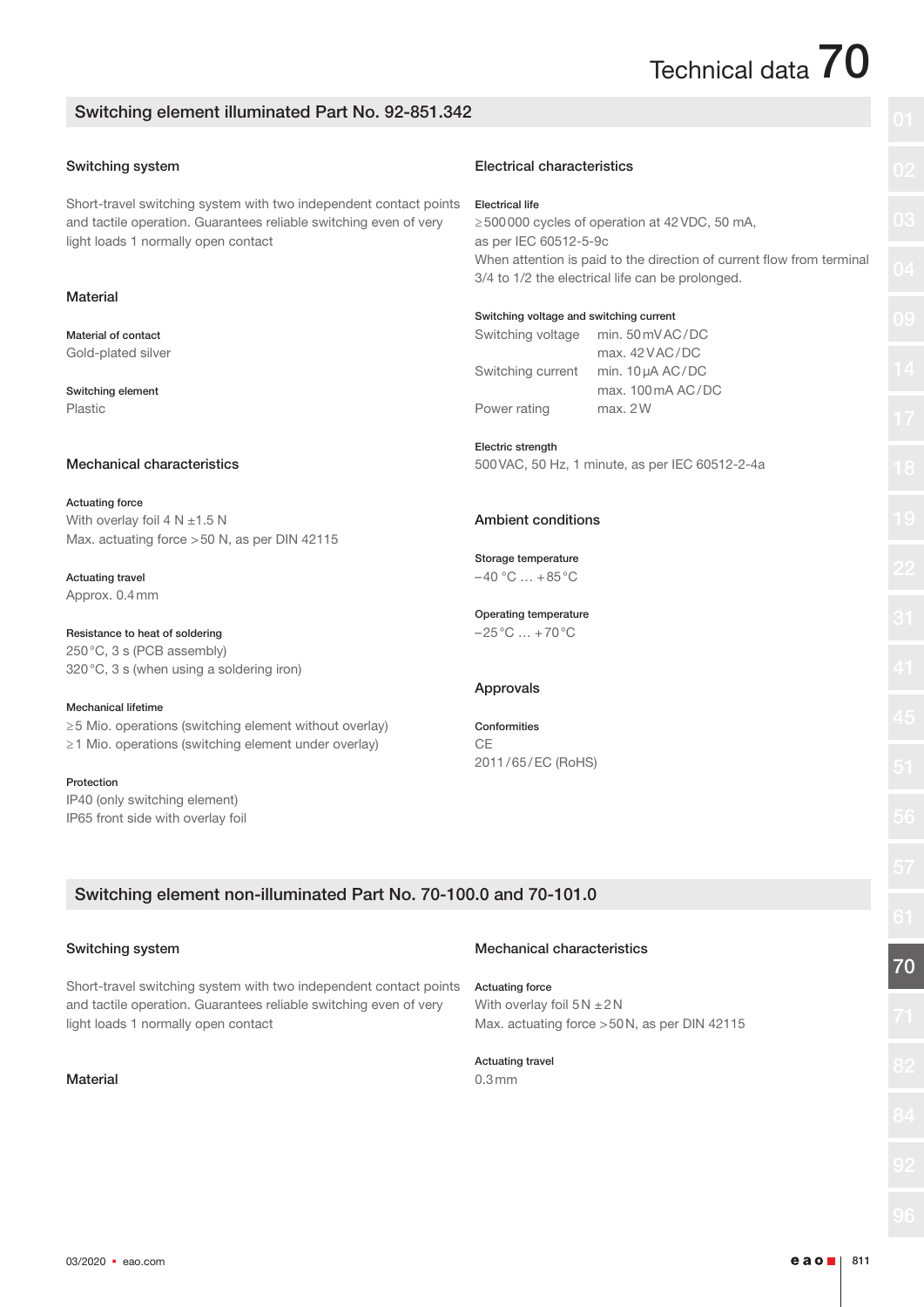# $70$  Technical data

### Electrical characteristics

### Electrical life

at 5VDC, 1mA 500000 cycles of operation

Switching voltage and switching current Max. 12VDC, 50mA Min. 1 VDC, 10mA

Electric strength 250VAC for 1 minute

### Ambient conditions

Storage temperature  $-30\degree C...+85\degree C$ 

Operating temperature  $-20\degree C...+70\degree C$ 

### Approvals

Conformities **C<sub>E</sub>** 2011/65/EC (RoHS)

### Switching element non-illuminated Part No. 70-201.0

### Switching system

Short-travel switching system with two independent contact points and tactile operation. Guarantees reliable switching even of very light loads 1 normally open contact

### **Material**

Material of contact Gold-plated silver

Switching element Plastic

### Mechanical characteristics

Actuating force With overlay foil  $2.1N \pm 0.2N$ Max. actuating force >50N, as per DIN 42115

Actuating travel Approx. 0.5mm

Resistance to heat of soldering 260°C, 3s, as per IEC 60068-2-20

#### Mechanical lifetime

≥5 Mio. cycles of operation (switching element without overlay) ≥1 Mio. cycles of operation (switching element under overlay)

Protection IP40 (only switching element) IP65 front side with overlay foil Electrical characteristics

#### Electrical life

≥500 000 cycles of operation at 42VDC, 50mA, as per IEC 60512-5-9c When attention is paid to the direction of current flow from terminal ¾ to ½ the electrical life can be prolonged.

#### Switching voltage and switching current

| Switching voltage | min. 50 mV AC/DC      |
|-------------------|-----------------------|
|                   | max. $42$ V AC/DC     |
| Switching current | min. $10 \mu A AC/DC$ |
|                   | max.100mA AC/DC       |
| Power rating      | max. 2W               |

#### Electric strength

500 VAC, 50 Hz, 1 minute, as per IEC 60512-2-4a

### Ambient conditions

Storage temperature  $-40\degree C...+85\degree C$ 

#### Operating temperature  $-25\degree C...+70\degree C$

### Approvals

#### Conformities

CE 2011/65/EC (RoHS)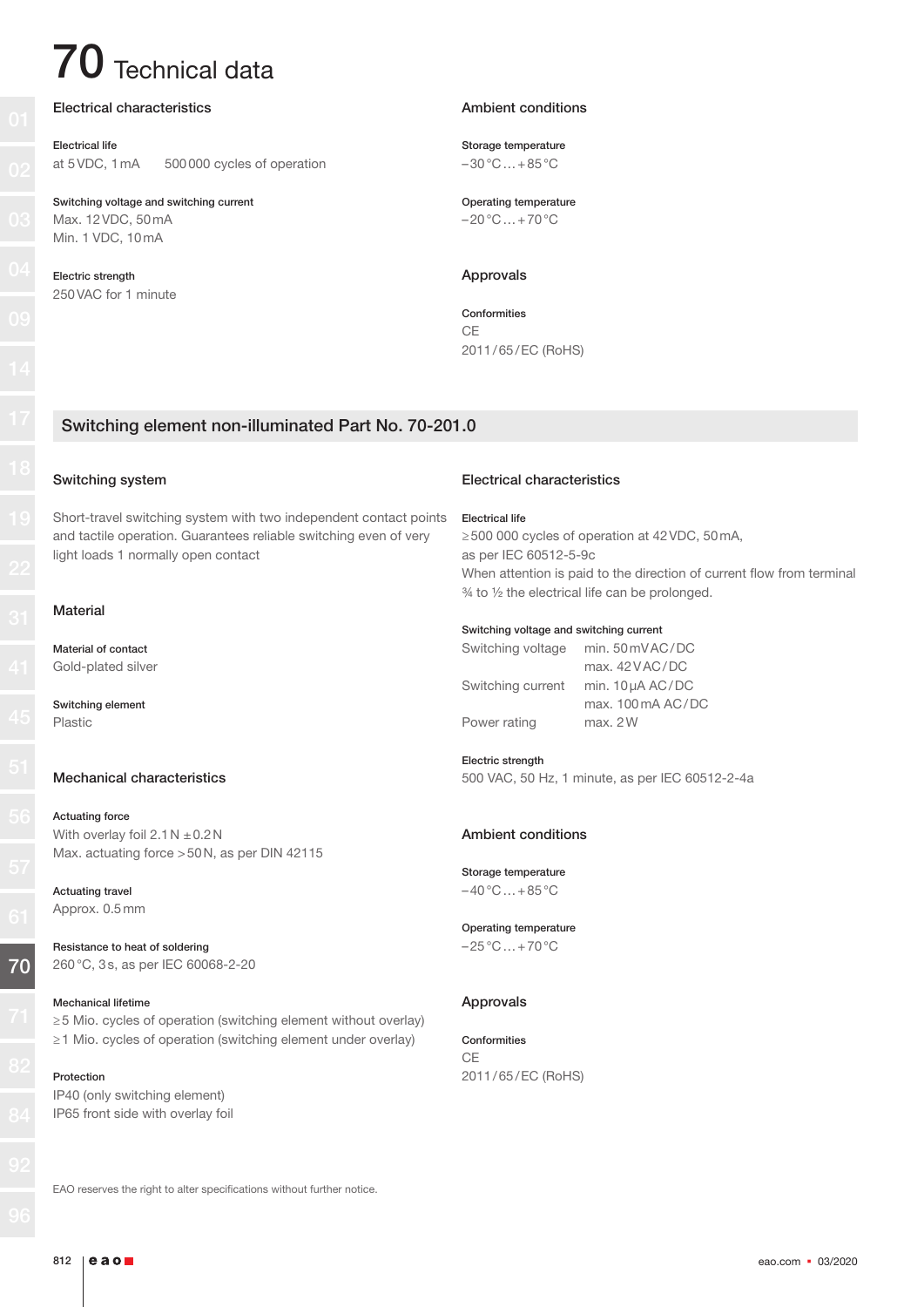# Application Guidelines  $\overline{70}$

### Suppressor circuits

When switching inductive loads such as relays, DC motors, and DC solenoids, it is always important to absorb surges (e.g. with a diode) to protect the contacts. When these inductive loads are switched off, a counter emf can severely damage switch contacts and greatly shorten lifetime.

Fig. 1 shows an inductive load with a free-wheeling diode connected in parallel. This free-wheeling diode provides a path for the inductor current to flow when the current is interrupted by the switch. Without this free-wheeling diode, the voltage across the coil will be limited only by dielectric breakdown voltages of the circuit or parasitic elements of the coil. This voltage can be kilovolts in amplitude even when nominal circuit voltages are low (e.g. 12VDC) see Fig. 2.

The free-wheeling diode should be chosen so that the reverse breakdown voltage is greater than the voltage driving the inductive load. The DC blocking voltage (VR) of the free-wheeling diode can be found in the datasheet of a diode. The forward current should be equal or greater than the maximum current flowing through the load.

To get an efficient protection, the free-wheeling diode must be connected as close as possible to the inductive load!



### Note for soldering

Process parameter for wave soldering Basic specification for wave soldering J-STD 75 W4C.

| Maximum temperature on the component side (Temp 2):<br>(Temperature must not exceed during the entire processing) | $120^{\circ}$ C               |
|-------------------------------------------------------------------------------------------------------------------|-------------------------------|
| Preheating phase (t1  t2):<br>Ramp up:                                                                            | 70  120 sec<br>$typ.+1°C/sec$ |
| Ramp up to maximum temperature (t2  t3):                                                                          | not defined                   |
| Maximum temperature on the soldering side (Temp 3):<br>Maximum time of soldering process (t3  t4):                | $250^{\circ}$ C<br>3 sec      |
| Ramp down at 170 °C:                                                                                              | typ. $-2^{\circ}$ C/sec       |